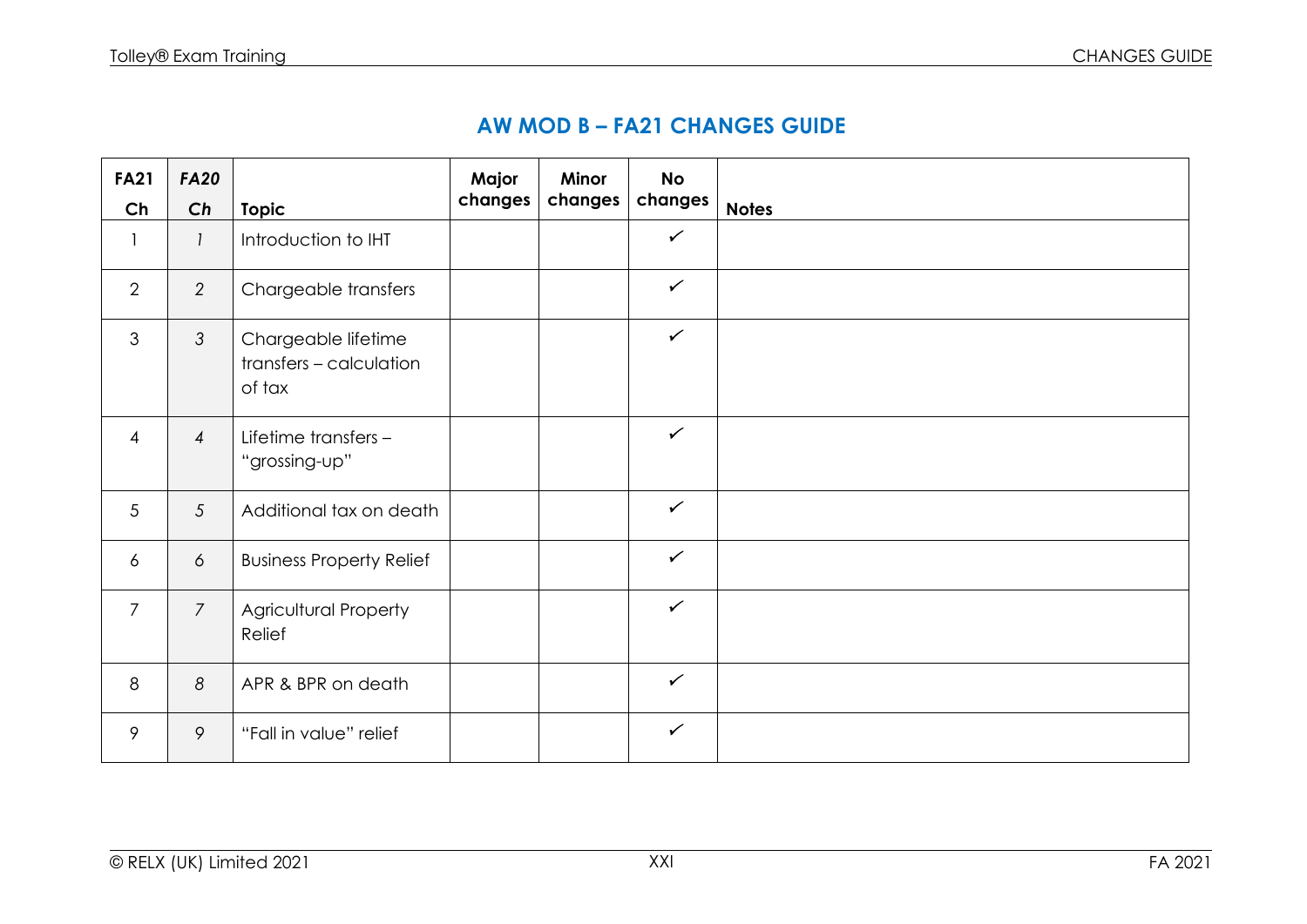| 10 | 10 <sup>°</sup> | The death estate                          |  | $\checkmark$ |  |
|----|-----------------|-------------------------------------------|--|--------------|--|
| 11 | 11              | Nil Rate Bands                            |  | $\checkmark$ |  |
| 12 | 12              | Restrictions on the<br>Deduction of Debts |  | $\checkmark$ |  |
| 13 | 13              | <b>IHT</b> valuation rules                |  | $\checkmark$ |  |
| 14 | 14              | <b>Quick Succession Relief</b>            |  | $\checkmark$ |  |
| 15 | 15              | Post mortem reliefs                       |  | $\checkmark$ |  |
| 16 | 16              | Gifts with reservation of<br>benefit      |  | $\checkmark$ |  |
| 17 | 17              | Pre-owned Assets                          |  | $\checkmark$ |  |
| 18 | 18              | Domicile & double tax<br>relief           |  | $\checkmark$ |  |
| 19 | 19              | Deemed domicile                           |  | $\checkmark$ |  |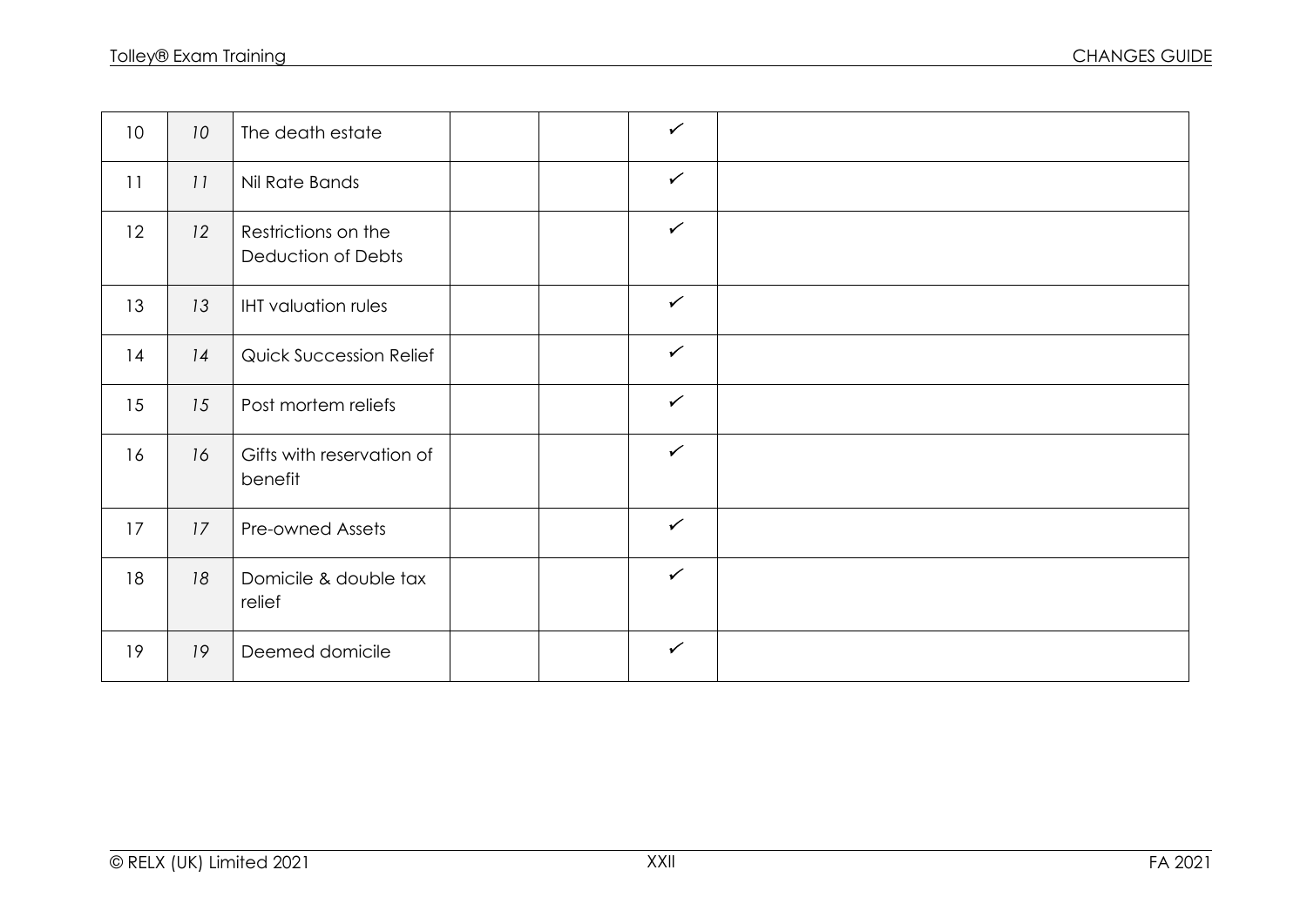| 20 | 20 | <b>IHT</b> administration                      |              | $\checkmark$ |                                                                   |
|----|----|------------------------------------------------|--------------|--------------|-------------------------------------------------------------------|
| 21 | 21 | Payment of tax & the<br>instalment option      | $\checkmark$ |              | Confirmation that late payment penalties do not<br>apply for IHT. |
| 22 | 22 | Introduction to trusts                         |              | $\checkmark$ |                                                                   |
| 23 | 23 | Income tax on interest<br>in possession trusts |              | $\checkmark$ |                                                                   |
| 24 | 24 | Income tax on<br>discretionary trusts          |              | $\checkmark$ |                                                                   |
| 25 | 25 | Exit charges on relevant<br>property trusts    |              | $\checkmark$ |                                                                   |
| 26 | 26 | Inheritance tax-<br>principal charges          |              | $\checkmark$ |                                                                   |
| 27 | 27 | Other trusts for children                      |              | $\checkmark$ |                                                                   |
| 28 | 28 | Interest in possession<br>trusts - IHT issues  |              | $\checkmark$ |                                                                   |